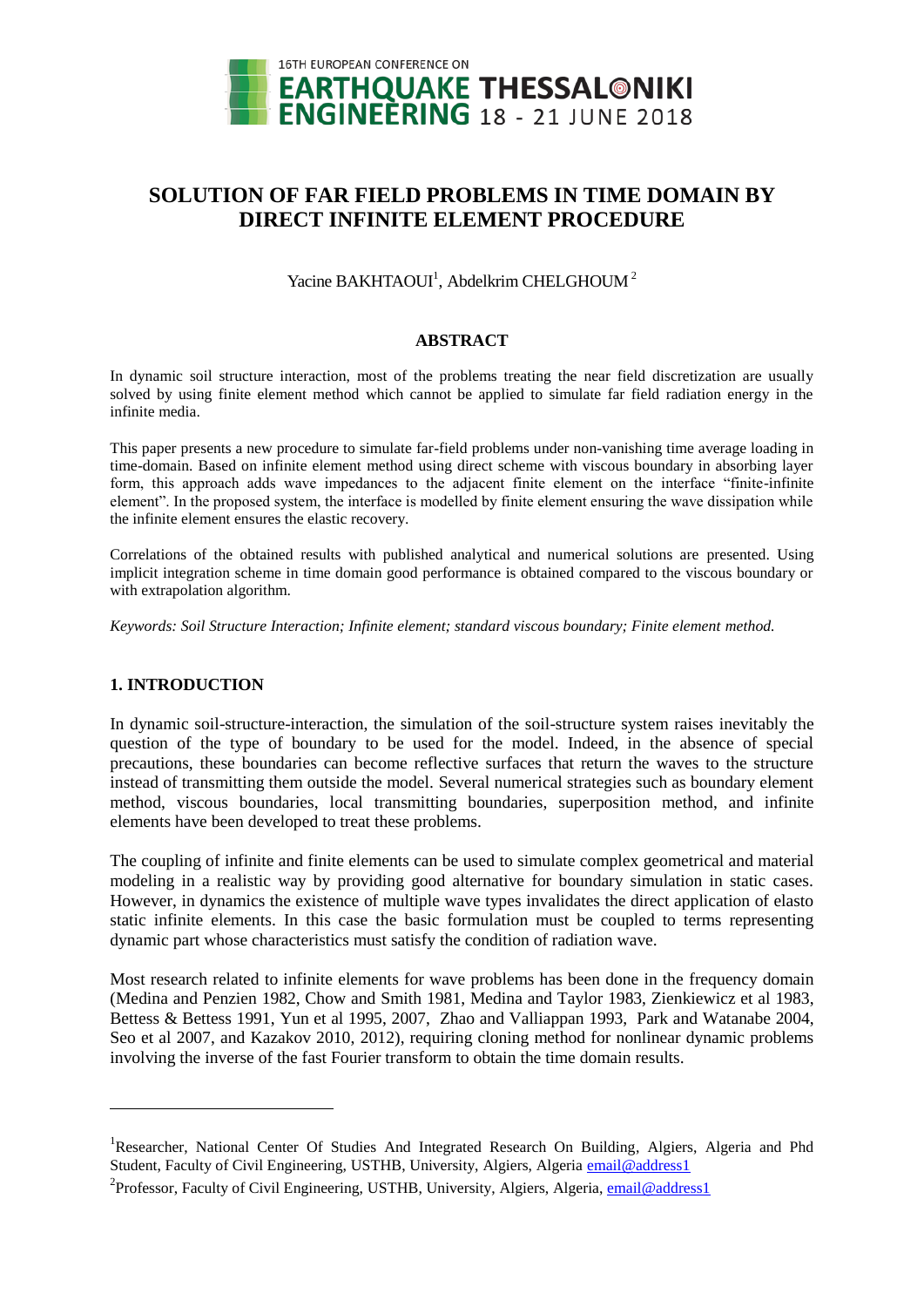The main research carried out in time-domain is due to Haggblad and Nordgreen (1987) for solving nonlinear problems. In this approach, an absorbing layer is added to an infinite element in the form of damping. Developed by Su and Wang (2013) and Edip et al (2013), this new concept has been validated through several dynamic applications.

Based mainly on Haggblad's approach, this paper presents the formulation and implementation of a new procedure using direct infinite element coupled with viscous boundary. From the viscous formulation, wave impedances are added to the adjacent finite element on the interface "finite-infinite element" ensuring the dissipation while the infinite element ensures the elastic recovery.

Using axisymmetric finite element, the performance of this method is tested under non-vanishing time average loading encountered in several dynamic problems.

## **2. FORMULATION OF DIRECT INFINITE ELEMENTS**

Direct infinite element's interpolation functions can be obtained from a standard three noded finite element based on Lagrange polynomials (Bettess 1977, 1980, 1984) defined for  $i=1$  to n-1. These shape functions are combined with decay functions to form the displacement functions. In 2D isoparametric representation, the formulation can be expressed by (Equations 1 and 2) :

$$
u = \sum_{i=1}^{4} H^{i} u_{i} \text{ and } v = \sum_{i=1}^{4} H^{i} v_{i}
$$
 (1)

$$
x = \sum_{i=1}^{4} N^{i} x_{i}
$$
, and  $z = \sum_{i=1}^{4} N^{i} z_{i}$  (2)

Where x, y describe the geometry, represented by nodal coordinates  $x_i$  and  $z_i$  in the global system coordinate using standard interpolation functions  $N^i(\xi,\eta)$ , while the displacements u, v are expressed from nodal displacements  $u_i$  and  $v_i$  using functions of displacement  $H^i(\xi,\eta)$ .

According to the conventions of the Figure (1), the standard interpolation functions  $N^i(\xi,\eta)$  can be expressed by (Equation 3) :

[N] = 
$$
[-\xi \frac{(1-\eta)}{2} ; -\xi \frac{(1+\eta)}{2} ; \frac{(1+\xi)(1+\eta)}{2} ; \frac{(1+\xi)(1-\eta)}{2}]
$$
 (3)



Figure 1. Local and global representation of an infinite element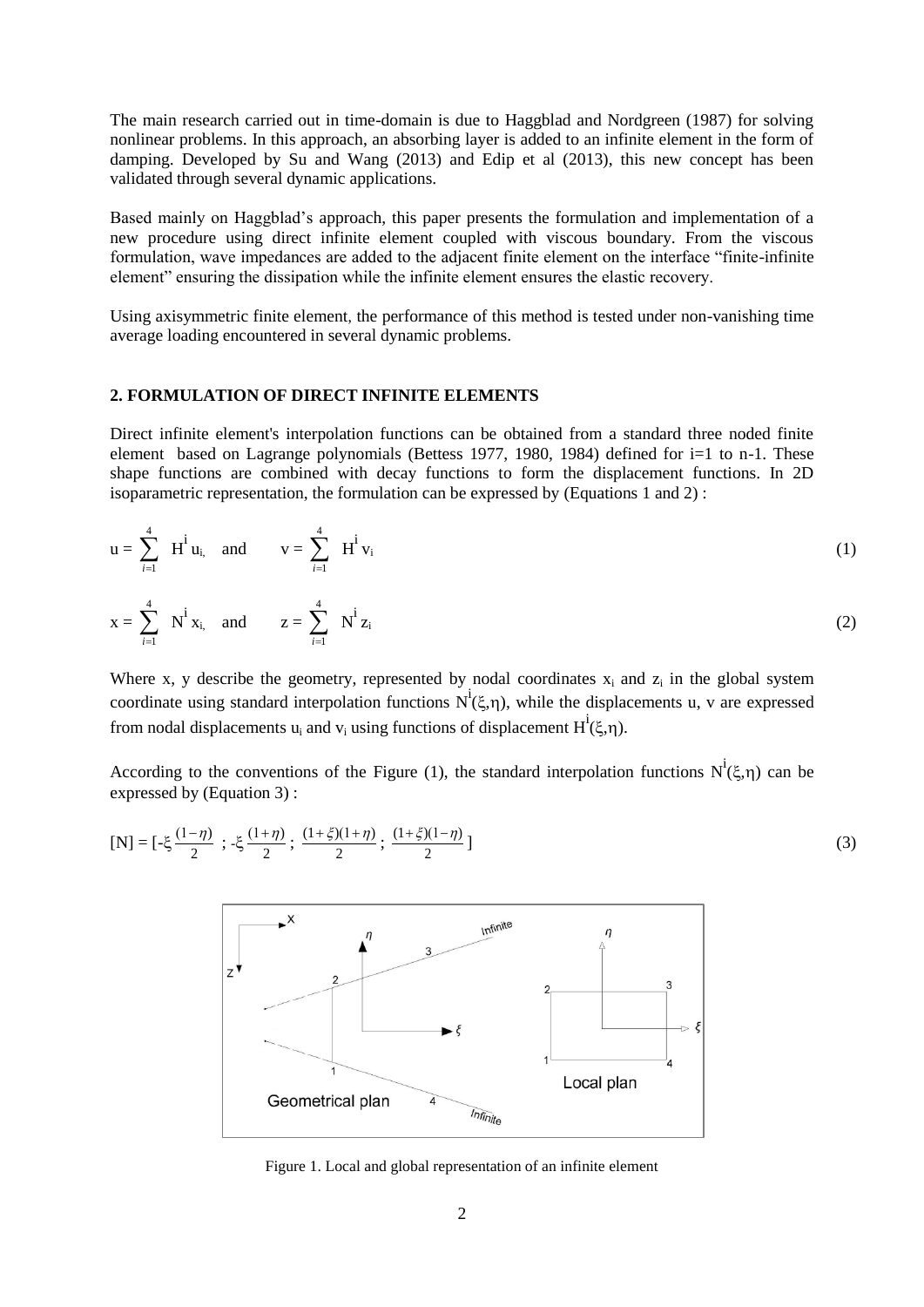Fixing the decay functions  $f_i(\xi)$  in exponential form, the displacement functions of direct infinite element  $H^i(\xi,\eta)$  are expressed by (Bettess 1977, 1980, 1984) (Equation 4):

$$
[\mathbf{H}] = \left[ -\xi \frac{1 - \eta}{2} e^{\frac{-i\xi}{L}} - \xi \frac{1 + \eta}{2} e^{\frac{-i\xi}{L}} - (1 + \xi) \frac{1 + \eta}{2} e^{\frac{-\xi}{L}} - (1 + \xi) \frac{1 - \eta}{2} e^{\frac{-\xi}{L}} \right]
$$
(4)

Local coordinates  $\eta$  and  $\xi$  are defined such as  $\eta \in [-1, +1]$  and  $\xi \in [-1, +\infty]$ , and related numerical integrations is done using Gauss-Laguerre quadrature (Pissanetzky 1983).

Shape functions must satisfy the following conditions:

- Radiation energy at infinity
- Completeness and consistency

- Finite values at infinity

That imposes to verify (Equations 5) :

$$
\begin{cases}\nf^i(\xi \to +\infty) = 0 \\
H^i(\xi_i, \eta_i) = 1 \\
\xi \in [-1, 0] \Rightarrow \sum_{i=1}^4 H^i \cong 1 \\
\xi \to +\infty \Rightarrow \sum_{i=1}^4 H^i = 0\n\end{cases}
$$
\n(5)

The severity of the decay is determined by the exponential decay length, L. The value of the exponential decay length can be obtained if something is known about the behavior of the exterior solution for example its Green's function. By simplification, L can be set to unity, or as the distance between the nodes (Bettess 1980).

#### *Stiffness and mass matrices for the direct infinite elements*

In the same way as for the finite elements, the stiffness matrix  $[K^e]$  for an element is given by the virtual work theorem (Equation 6) :

$$
[\mathbf{K}^e] = \iint\limits_V [B]^T [D][B] dv = \iint\limits_{-1}^{1+\infty} [B]^T [D][B] \det[J] t \, d\eta d\zeta
$$
 (6)

[B]: deformation matrix.

[D]: material matrix.

Referring to the approach proposed by Hinton et al. (1976), the evaluation of the mass to be allocated to each node of the infinite element is based on the concept of consistent mass matrix [Mc]. The numerical integration is done by the quadrature Gauss-Laguerre (Pissanetzky 1983).

## **3. IMPLEMENTATION OF THE VISCOUS BOUNDARY IN THE METHOD PROPOSED**

Developed and implemented with success by Lysmer and Kuhlemeyer (1969), Viscous boundaries became widely used for the simulation of soil-structure interaction. To avoid reflection of inducing waves, normal and shear stresses are used for this purpose in the two-dimensional plane strain model (Figure 2). The stresses on the nodes of the border are expressed by (Equation 7):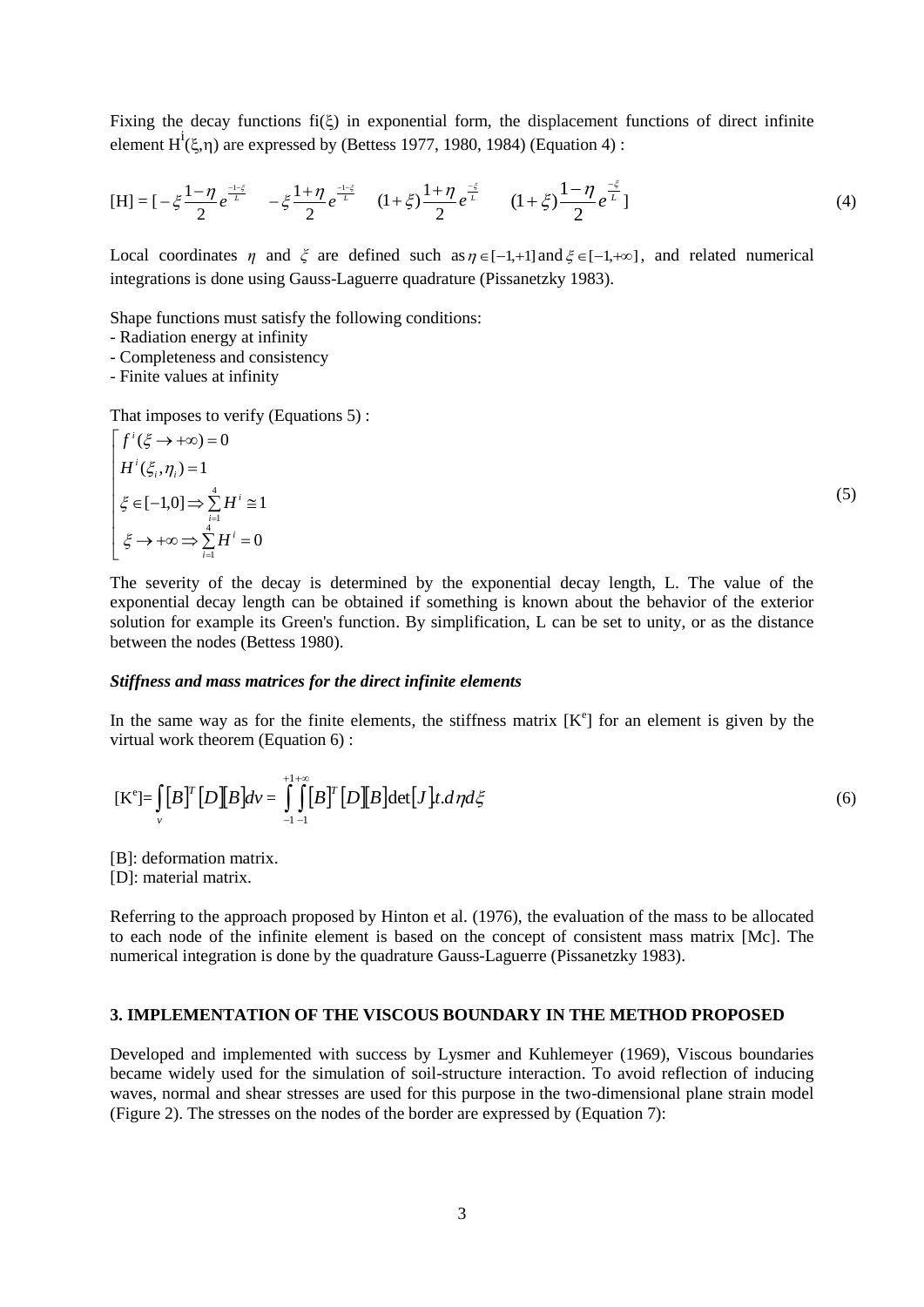$$
\sigma = -a\rho.V_p.u_n
$$
  
\n
$$
\tau = -b\rho.V_s.u_t
$$
\n(7)

Written in following nodal form (Equation 8):

$$
\begin{bmatrix} \sigma \\ \tau \end{bmatrix} = \begin{bmatrix} D^* \end{bmatrix} \begin{bmatrix} U_N \end{bmatrix} = \begin{bmatrix} a\rho V_P & 0 \\ 0 & b\rho V_S \end{bmatrix} \begin{bmatrix} \dot{u}_n \\ \dot{v}_s \end{bmatrix}
$$
(8)

Vp and Vs are the velocities of P (compression) and S (Shear) waves, respectively. [D<sup>\*</sup>] is the matrix of nodal damping and  $[\vec{U}_N]$  is the matrix of normal and tangential velocity.

Coefficients a and b suggested by White et al (1977), depend of the direction of the incident wave. To maximize the absorption rate of P and S wave of the viscous boundary we take  $a = b=1$ .



Figure 2. planar viscous boundary

Based on Haggblad and Nordgren (1987) formulation used recently by Su and Wang (2013) and Edip et al. (2013) for mapping infinite elements, the present scheme uses an absorbing layer in damping form with a direct infinite element to materialize the new boundary. The absorbing layer ensures wave dissipation while the elastic recovery is done through the direct infinite element. On the absorbing interface (Figure 3), the wave is transmitted from finite to the infinite element so the continuity of the stresses  $\sigma$  and  $\tau$  is insured. Established for each side of the interface elements facing the waves propagating from the origin, the coherent damping matrix (representing the absorbing layer) is given by (Equation 9):

$$
[C] = \iint_S [H]^T [P]^T [D^*] [P][H] \, ds
$$

Where P is the projection matrix relating normal and tangential velocities to the global Cartesian velocities components, while [H] is the matrix of displacement interpolation functions of interface finite element. The damping elements are calculated using a 2 points Gauss-Legendre numerical integration on each concerned side. Using diagonal damping matrix form, similar method basing on Hinton scheme can be used.

Hence, each type of dissipative system can be implicitly combined in the formulation of the global equations.

(9)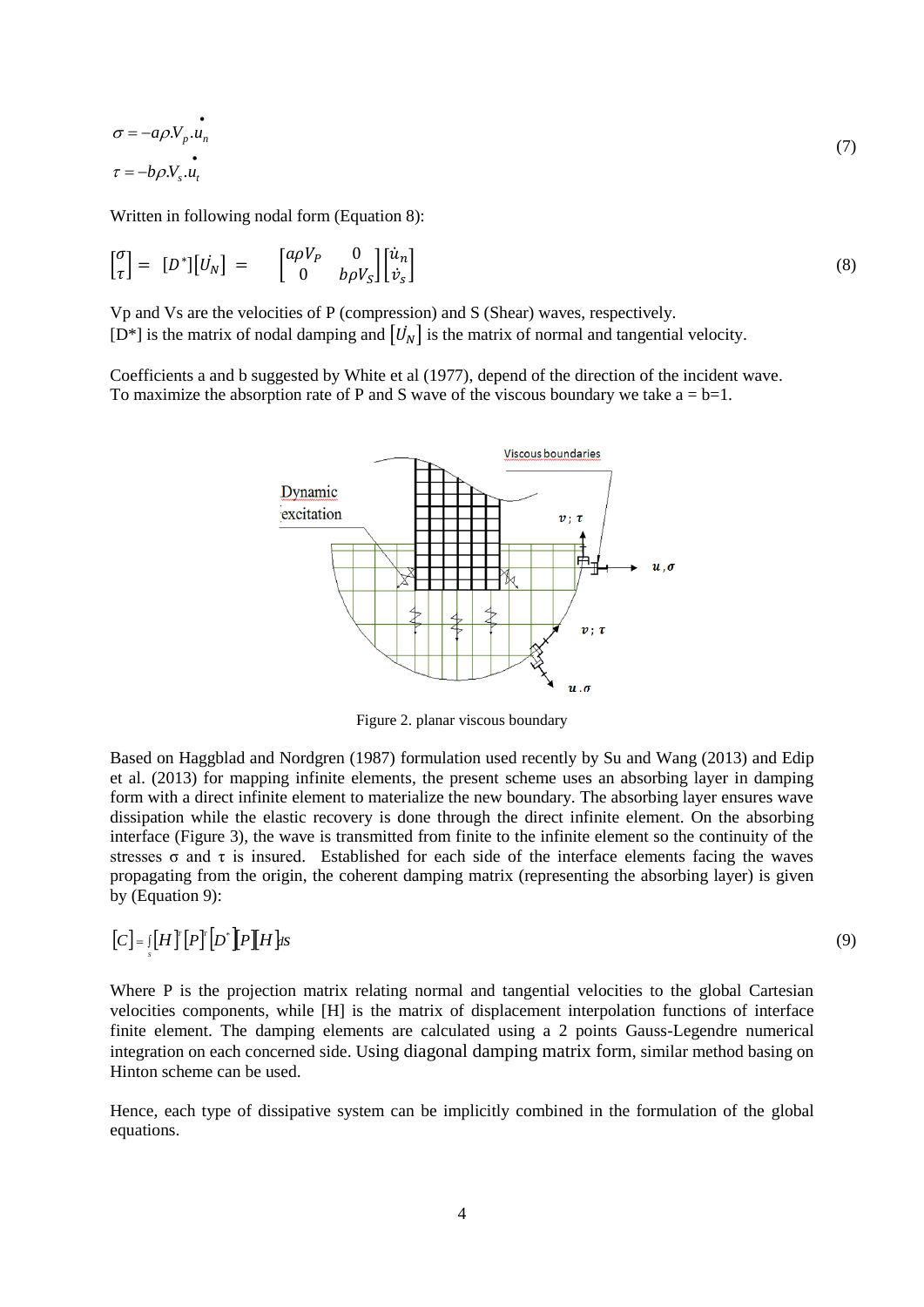

Figure 3. Absorbing interface schematization

# **4. APPLICATIONS**

The performance of the procedure under non-vanishing time average loading is carried out through original software developed with FORTRAN language. The region of interest is modeled by finite elements, while the far field domain is discretized using infinite elements coupled with an absorbing layer applied on the finite element interface. In the proposed software step by step integration algorithm with implicit procedure is implemented. Using axisymmetric finite element, the domain is modeled by four nodes isoparametric finite elements while the masses and rigidities are evaluated using Gaussian numerical integration.

Using the results from published work of Simons and Randolph (1986), Wolf (1988), Shridar and Chandrasekaran (1995), and Nour and Alam (2002), the present test applications consist of evaluating the response of a soil profile with a flexible base under vertical load having a non-vanishing time average. This loading can be encountered in some dynamic problems, such as the foundation for a transmission line tower when the cables on one side snap or pile driving analysis. For both selected applications, the loading is suddenly applied at time  $t=0$  and maintained static thereafter. According to Fourier transform, the loading (heavy-side) gives low-frequency components. The corresponding wavelengths are large and in this case, finite element models are suitable for the solution of the problem.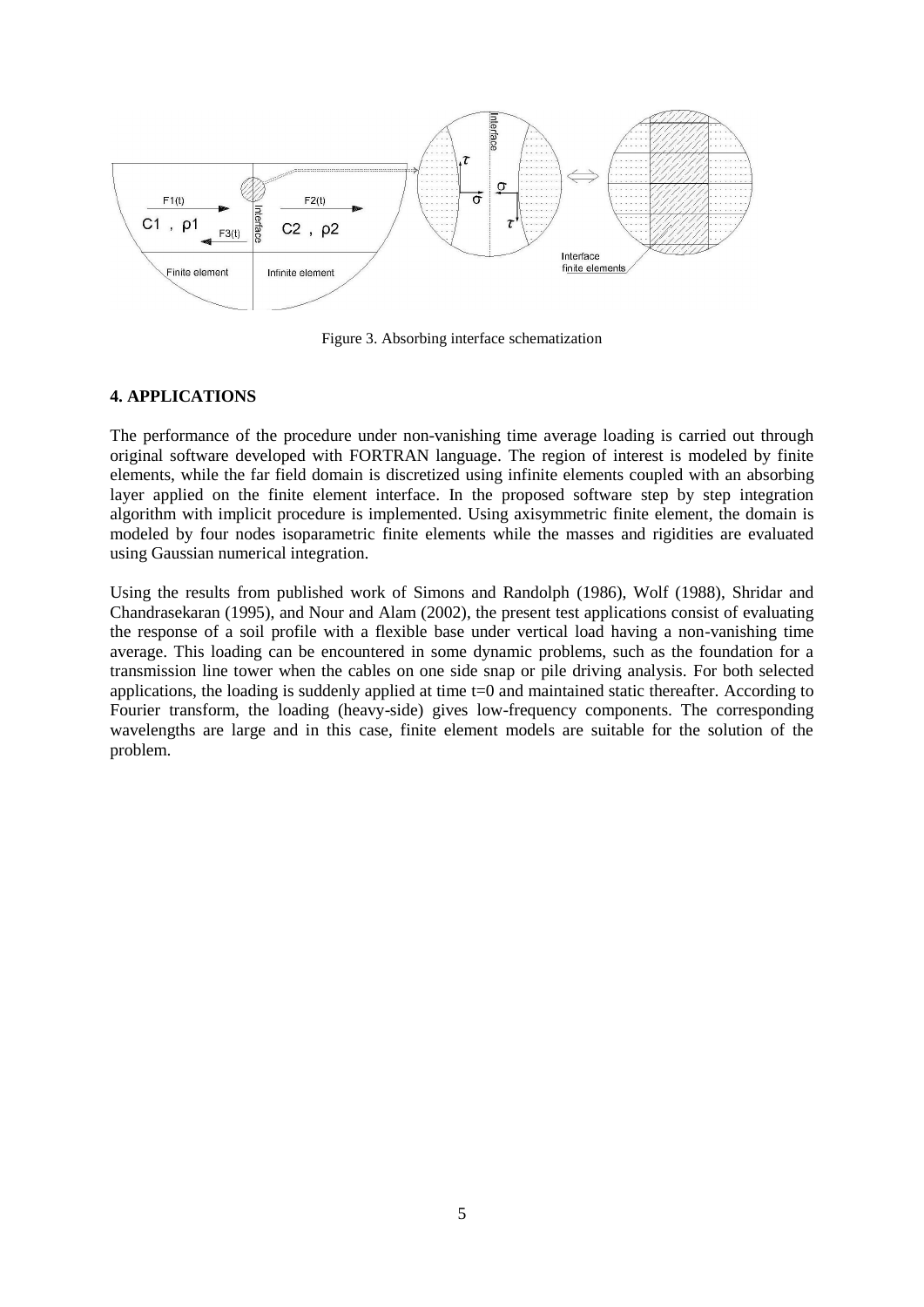## *4.1. First Application: homogeneous elastic half-space case*

A sudden vertical load is applied over a circular area of unit radius on the surface of a homogeneous linear elastic half-space and then is maintained constant thereafter. This pulse could represent the effect of a sudden load on an elastic infinite medium.



Figure 4. (a) The large model, (b) The used model, (c) model of method proposed

The analytic solution given by Timoshenko and Godier (1951) is (Equation 10):

$$
\delta = \frac{2qr(1-v^2)}{E} = 0.75\tag{10}
$$

The reference model used to simulate far field medium is obtained by extending the mesh (extended model) with rigid boundary conditions, so that the wave after hitting the wall of reflection will not have time to disrupt the solution. For the extended model a 30x30 mesh is used (Figure 4.a) while for boundary testing, the referential model consists of a 9x9 mesh (Figure 4.b) on which various boundary conditions will be tested, such as rigid condition, viscous boundaries, infinite boundaries and the proposed procedure (Figure 4.c).

The finite element size  $\Delta x = \Delta z$  is taken equal to unity. With a propagation velocity Vp = 1.732 m/s and  $Vs = 1m/s$ .

The time integration is carried out with  $\Delta t = 0.025$  s. The complementary data used are  $\alpha = 0.25$ , E = 2.5, Density = 1, and Thickness = 1.

 $(0)$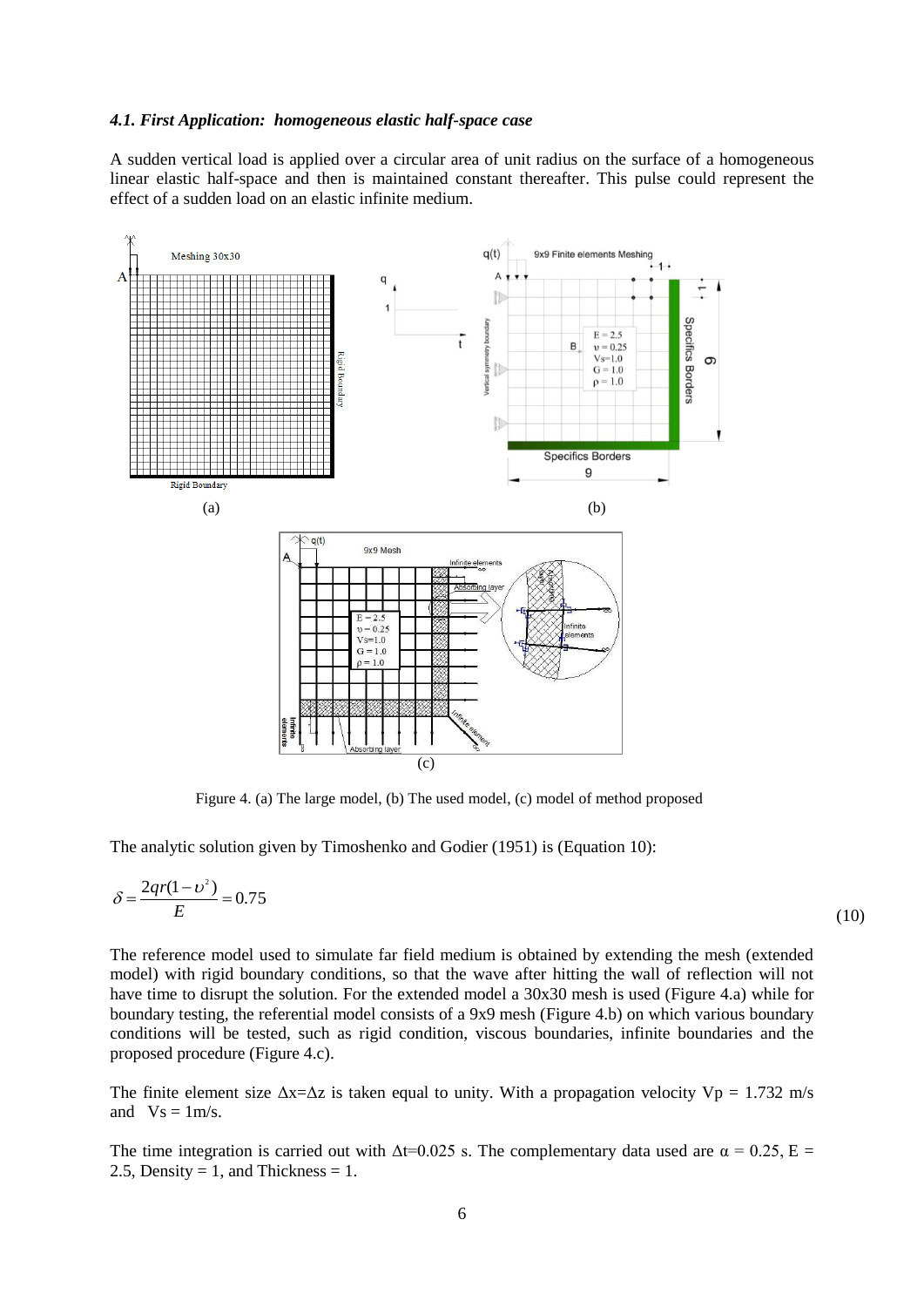From the vertical displacement at point A (Figure 5) given by the extended model, the response reaches a peak value and then settles to the static displacement value. Compared with the large model, the discrepancy with the rigid model (on mesh  $9X9$ ) appears clearly from the  $12<sup>th</sup>$  second and the solution becomes distorted therafter, confirming the inefficiency of this type of boundary in dynamic problems. The response given by the infinite elements oscillate around the static solution but the discrepancies start from the 22nd seconds. This solution tends to be linked to the reference solution with important peaks differences.

Starting from 25 seconds, the response obtained by viscous boundaries exhibits until 20 seconds an excellent behavior. After that the solution starts to deviate asymptotically from the true solution. Results given by the present procedure shows good agreement with the reference solution, and provides an excellent behavior until 50 seconds.

On the Figure 6, we can observe evolution of discrepancies through responses at point B. the obtained displacement confirm the stability of the solution by the proposed procedure compared to the extended model, while the viscous boundary's response diverges asymptotically.



Figure 5. Comparison of verticals responses at point A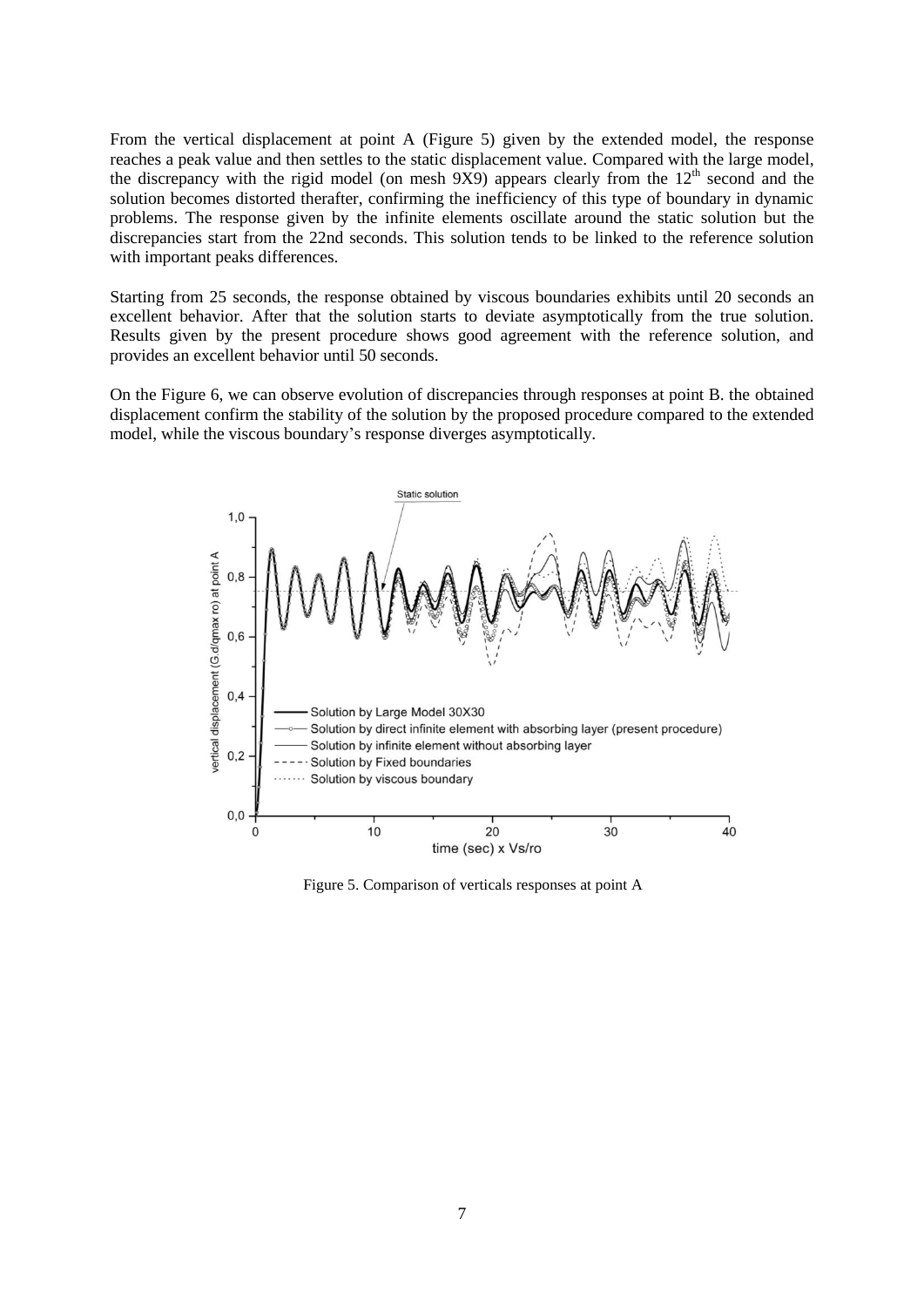

Figure 6. Comparison of verticals responses at point B

Using Simon and Randolf (1986) and Shridar and Chandrasekaran (1995) results, the new solution based on a refined mesh (in order to approach the 8 noded elements used by authors), shows good performance compared to those obtained by viscous boundary and extrapolation algorithm (Figure 7).



Figure 7. Comparison the responses with other procedures

#### *4.2. Second Application: Response of a two-layered medium*

Used by Shridar & Chandrasekaran (1995) for validation testings, this application considers a twolayered medium subjected to the same sudden load applied by a circular area of unit-radius as previously defined. In order to approach the 8 noded elements used by authors, the finite element size is taken as  $\Delta x = \Delta z = 0.5$ , that gives a 60x60 meshing for the reference model. The testing models used and geotechnical characteristics are given in Figure 8.

Highlighted by results of the previous application, solutions obtained by rigid boundaries and infinite elements without absorbing layers present divergences more important than which obtained with other presented procedures (Figure 9).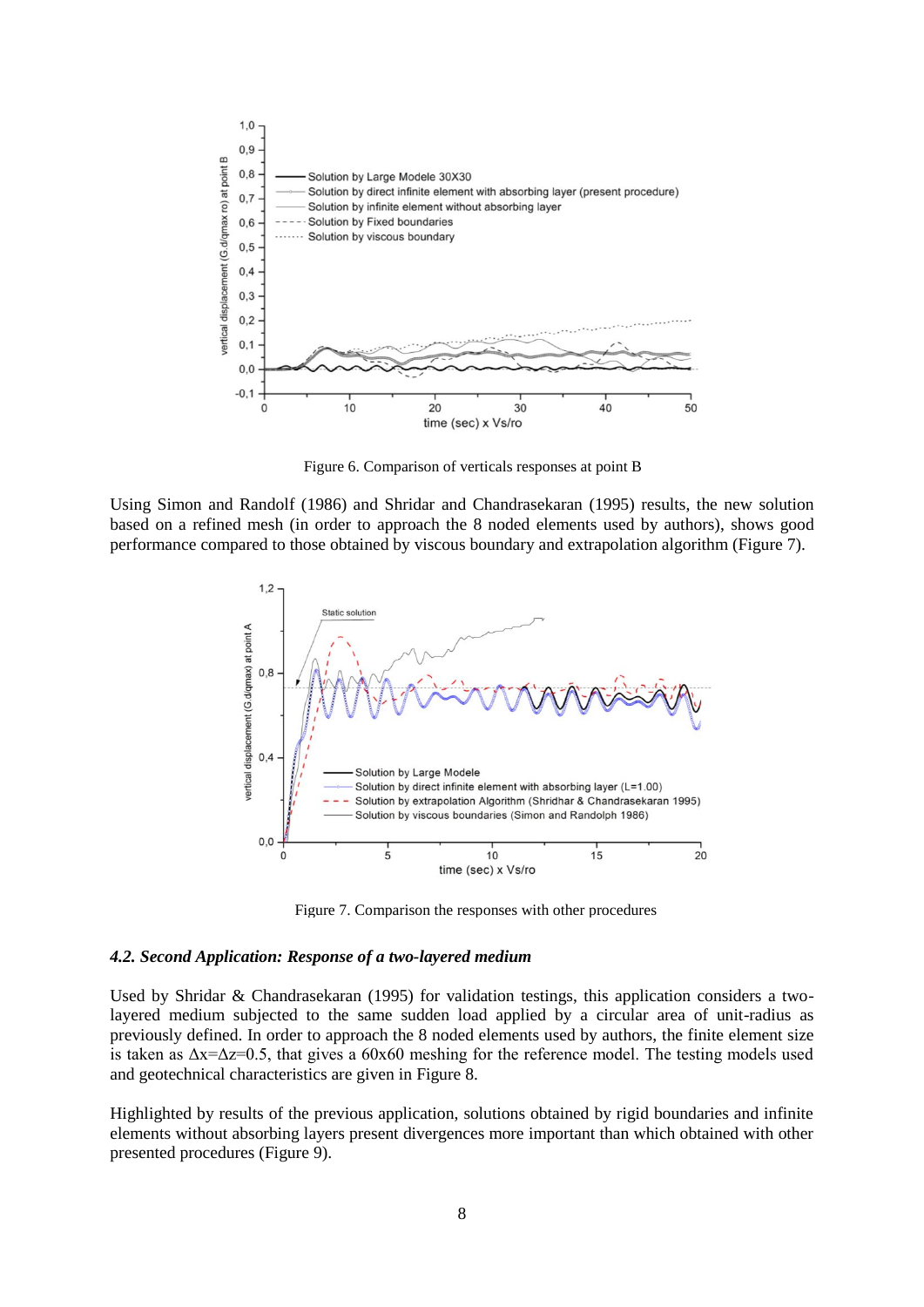From 25 seconds, the response produced by the proposed method is better related to the reference solution than those obtained with the extrapolation algorithm or the viscous boundary (Figure 10).



Figure 8. Two-layer model under a heavy side loading



Figure 9. Comparison with responses obtained by direct infinite elements and rigid boundaries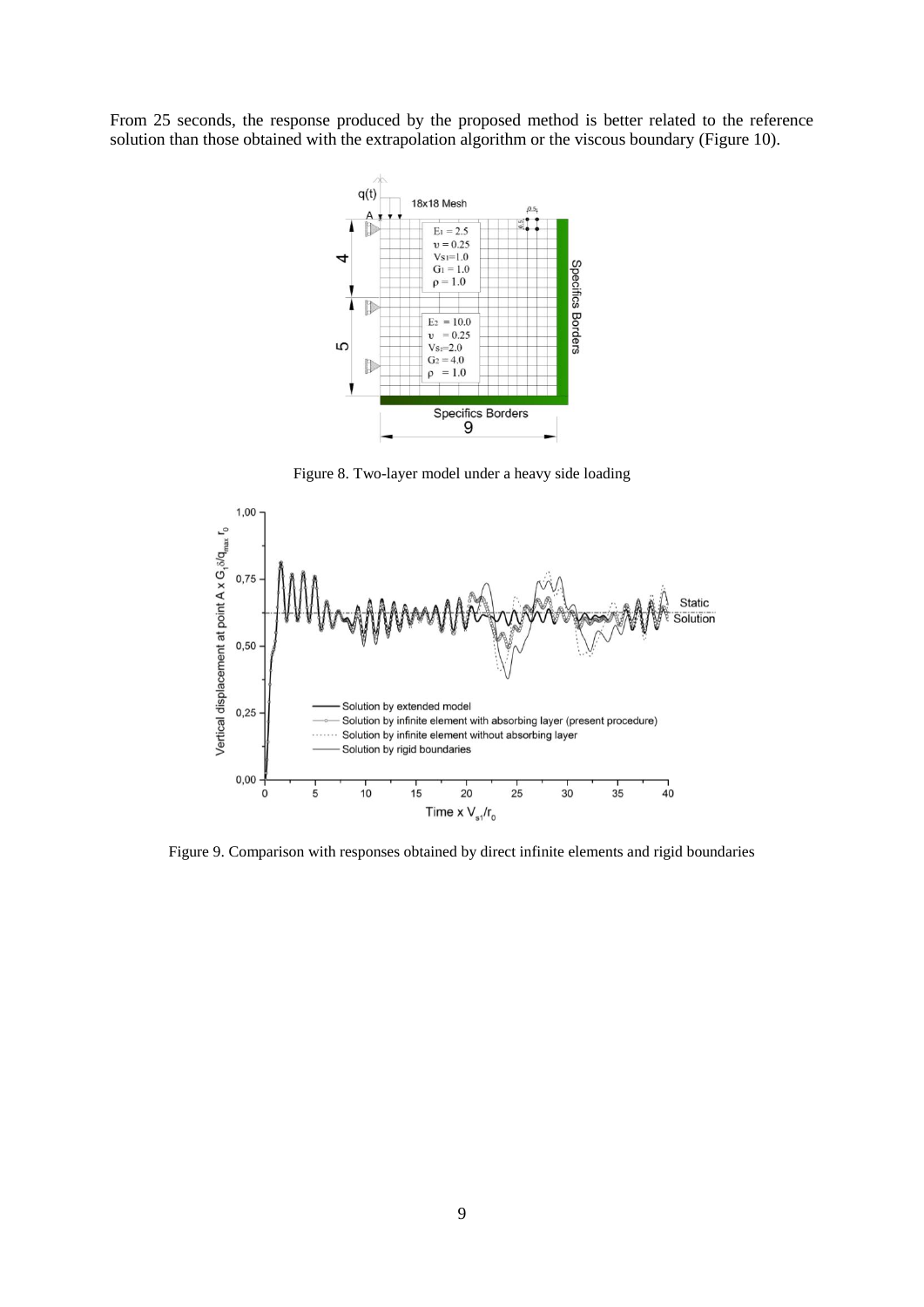

Figure 10. Comparison with responses obtained by extrapolation algorithm and by viscous boundary

## **5. CONCLUSIONS**

The performance of a procedure to simulate far-field problems in time-domain has been examined for homogeneous and layered half-spaces subjected to suddenly applied vertical loading over a circular area on the surface of an elastic half-space. Starting from a direct infinite element and using an absorbing layer from viscous boundary method, the proposed procedure is easy to implement. Good performance with acceptable accuracy for non-vanishing time average loading is obtained.

#### **6. REFERENCES**

Bettess P (1977). Infinite elements, *Int. Jour. Num. Meth. Eng., 11, pp 53-64.*

Bettess P (1980). More on infinite elements, *International journal for numerical methods in engineering, vol. 15, pp 1613-1626.*

Bettess P, Bettess JA (1984). Infinite elements for static problems, *Eng. Comp., Vol. 1, pp 4–16.*

Bettess P, Bettess JA (1991). Infinite element for dynamic problems, *Eng. Comp., Vol. 8, pp 99-124.*

Chow YK, Smith IM (1981). Static And Periodic Infinite Solid Elements, *International Journal For Numerical Methods In Engineering, Vol. 17: 503-526.*

Edip K, Garevski M, Butenweg C, Sesov V, Cvetanovska J, Gjorgiev I (2013). Numerical Simulation of Geotechnical Problems by Coupled Finite and Infinite Elements, *Journal of Civil Engineering and Architecture, ISSN 1934-7359, USA, Volume 7, No. 1 (Serial No. 62), pp 68-77.*

Haggblad B, Nordgren G (1987). Modelling nonlinear soil-structure interaction using interface elements, elasticplastic soil elements and absorbing infinite elements, *Comp. And Struct., Vol 26 (N°1/2), pp 307-324.*

Hinton E, Rock T, Zienkiewicz OC (1976). A note on mass lumping and related process in the finite element method, *Jour. Earth. Eng. Struc. Dyn., 4, pp 245-249.* 

Kazakov KS (2010). Elastodynamic infinite elements with united shape functions for soil–structure interaction, *Finite Elements in Analysis and Design, Elsevier, Vol.46, pp 936-942.*

Kazakov KS (2012). Elastodynamic infinite elements based on modified Bessel shape functions, applicable in the finite element method, *Structural Engineering and Mechanics, Vol. 42 (No. 3), pp. 353-362.*

Lysmer J, Kuhlemeyer RL (1969). Finite dynamic model for infinite media, *Jour. Eng. Mech., pp 859-877.*

Timoshenko S, Goodier JN, *(1951).* Theory of elasticity, *Mc Graw Hill .*